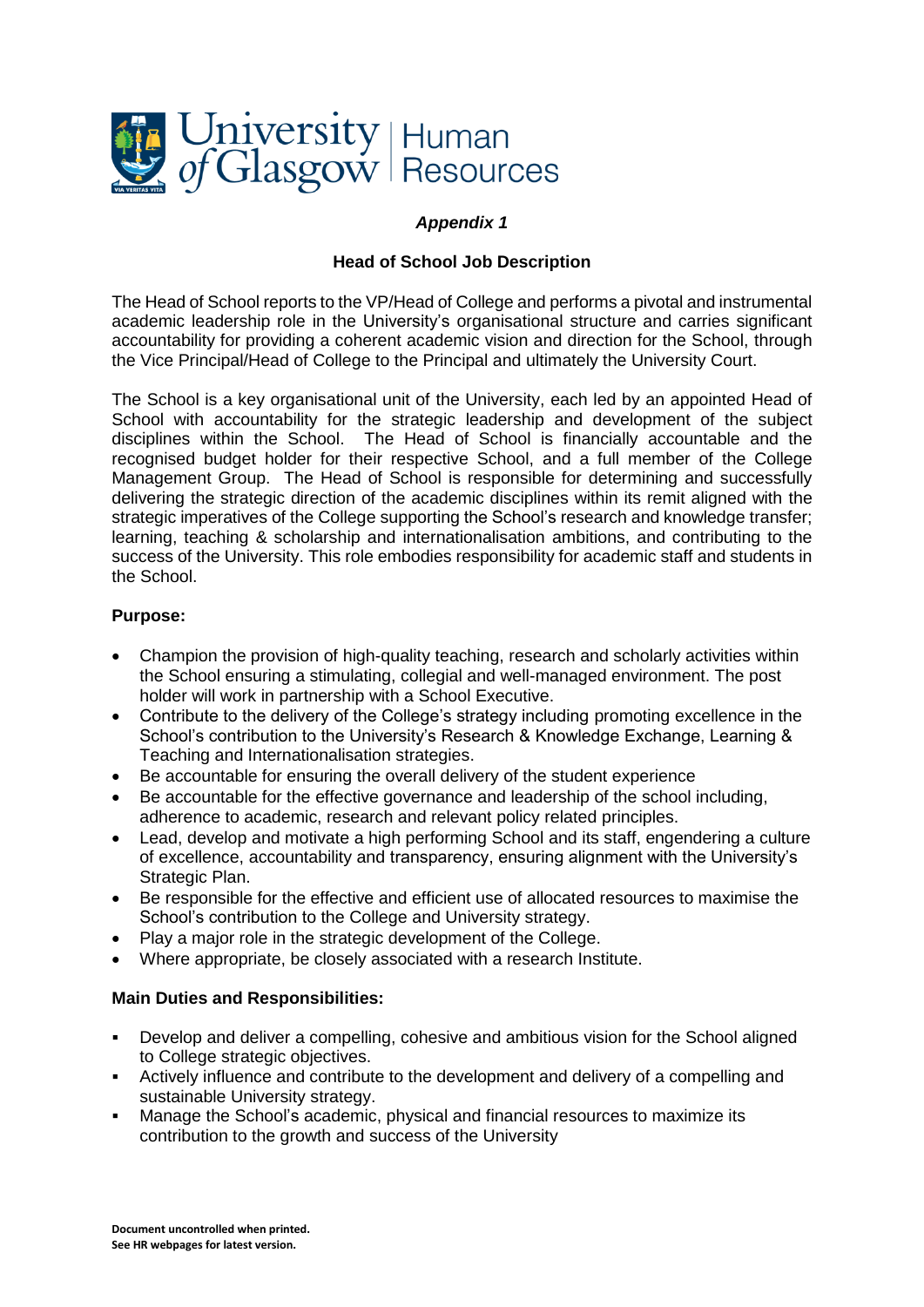- Provide academic leadership and direction to the School, embracing the range of subject disciplines represented in the School, by providing a coherent academic vision and direction accordingly.
- Lead, develop and motivate a high performing School and its staff, engendering a culture of excellence, accountability and transparency, including responsibility for the career development and performance management of academic staff within the school.
- Attract, manage and retain staff to achieve academic excellence, supported by Performance and Development Review processes, and contribute to the successful development of the School and the College.
- Identify, promote and contribute resources to developing the School's research strengths and broader research portfolio. This will include identifying and supporting opportunities for research and programme developments internally, externally and internationally, both within existing funding streams, and where possible, through multi-disciplinary collaboration.
- Formulate and implement local aspects of the Learning and Teaching strategy which enhance the quality of the provision, ensuring that students are engaged fully and that the quality assurance of all provision is carried out in line with University policies.
- Promote engagement of students in critical evaluation of the education provision on an ongoing basis, taking cognisance of the needs of the diverse student body.
- Ensure academic staff in the School design, develop and deliver (undergraduate and postgraduate) degree programmes and relevant courses for agreed interdisciplinary degree programmes to the necessary standards.
- Actively develop and promote the School's international academic profile and enhance its international recruitment and partnership development in line with the University's Internationalisation strategy.
- Develop School strategies and associated financial and operational plans in partnership with staff and the VP/Head of College; to allocate School resources accordingly, with clear objectives, targets and associated measurements.
- Support cross-School and College developments in research, teaching and internationalisation including engaging with the Research Institutes.
- Support and promote knowledge transfer between the University and non-academic users of research through appropriate mechanisms.
- Ensure close links are maintained with the relevant professional, statutory and regulatory bodies and that the School meets the required quality, accreditation training and development needs of the professions.
- Encourage, support and facilitate entrepreneurial activity, identifying and pursuing external funding and income–generating activities for the School.
- Ensure that all relevant University policies and procedures are communicated across the School.
- Forge and maintain external relations essential to the School's business, promoting the University as required to external bodies and organisations and enhancing its reputation, profile and influence in Scottish, UK and international forums.
- Act as an ambassador for the School and College raising its profile externally including internationally and embodying good practice.
- Deputise, when required, for the Head of College, in connection with College business.

# **Qualifications**

- Academic Level 10 (Professor, including Clinical)
- PhD or demonstrable evidence of equivalent training and experience

# **Skills & Experience**